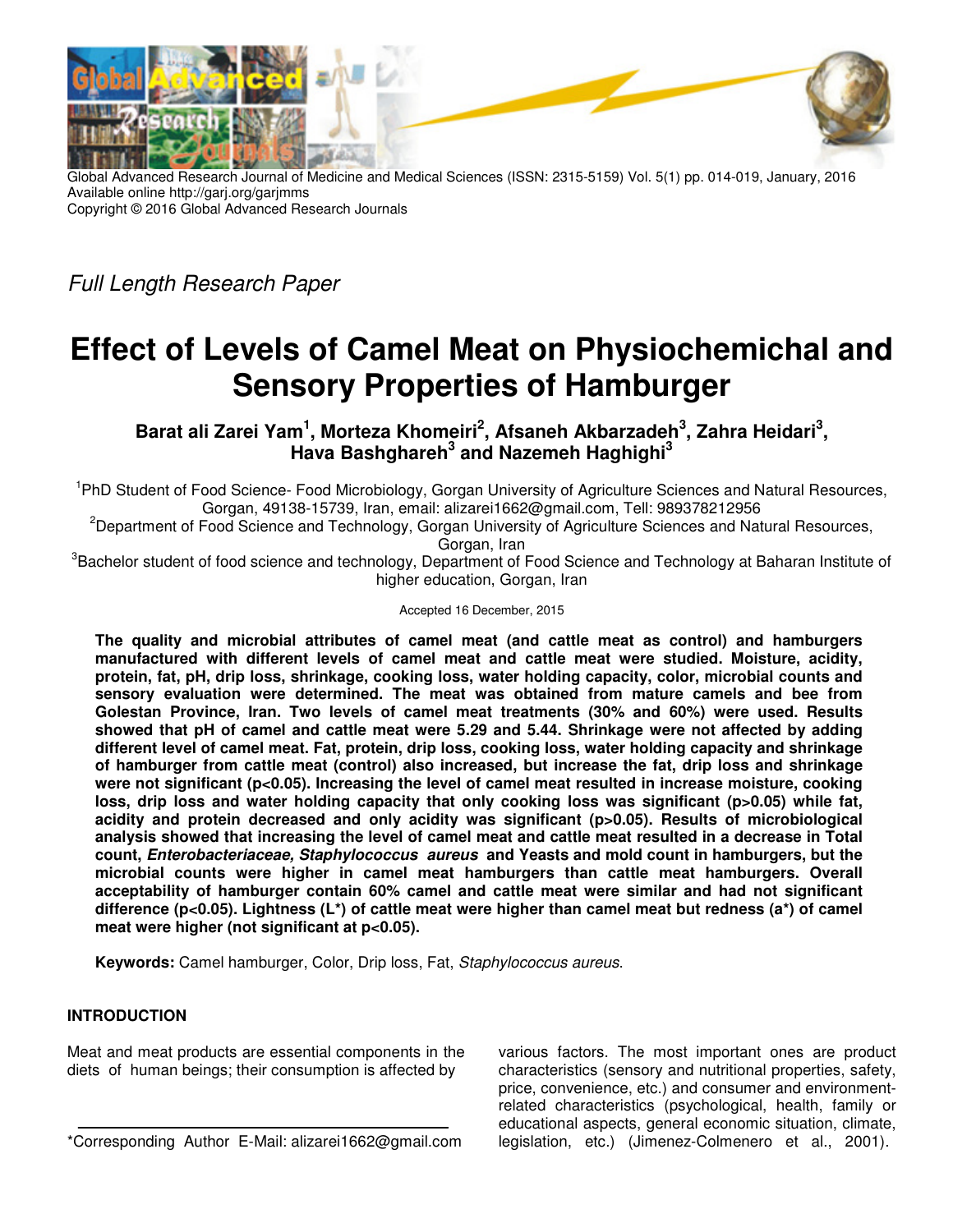Although camel meat is not universally consumed, it might be a potential alternative for beef particularly in arid /semi-arid regions where camels are usually bred (Rashed, 2002). In recent years the potential of the camel as a meat source has received increased recognition but only few investigations on the chemical composition and physical properties of this meat and their products have been published (Rawdah et al., 1994). In spite of its potential, the contribution of camel meat to the per capita meat consumption is not impressive. This can be attributed to the fact that camel meat is the least studied type of meat and is wrongly believed to be of lower nutritive value and quality than other types of red meat (Babiker and Yousif, 1990; Elgasim and Alkanhal, 1992). In some areas, camels are slaughtered at an advanced age, when they have reached the end of their useful working life as draught or milk-producing animals. This age factor probably accounts for the general opinion that camel meat is unacceptably tough (Dawood, 1995).

Camel meat is relatively high in polyunsaturated fatty acids (PUFA) in comparison with beef (Dawood and Alkanhal, 1995; Knoess, 1977; Rawdah et al., 1994). This is an important factor in reducing the risk of cardiovascular disease, which is related to saturated fat consumption (Giese, 1992). Camel meat is also used for remedial purposes for diseases such as hyperacidity, hypertension, pneumonia and respiratory disease, as well as for anaphrodisiac (Kurtu, 2004). Comparative technical information shows that the fat content of camel meat is considerably less than beef (Kadim et al., 2008), low in cholesterol, vitamin E and high in protein and water holding capacity (Soltanizadeh et al., 2010). Camel meat is similar in taste and texture to beef (Williams, 2002). Prime meat from young camels may be cooked rapidly with dry heat, while meat from the extremities of young animals and all the meat from older animals requires cooking with moist heat. Thus, both the toughness and fat content of camel meat increase with age (Kadim et al., 2008 and 2009).

Hamburger is a type of food consisting of ground meat, fat, salt, spices and fillers. Hamburger making is a very old food preservation technique. There is a paucity of information regarding the use of camel meat in hamburger production. The objective of the present study was to investigate the effect of concentrations of camel meat on chemichal, physical and sensory properties of hamburger made from camel meat compared with those hamburger made from just beef.

## **MATERIALS AND METHOD**

## **Sampling and hamburger preparation**

The camel (Camelus dromedaries, single-humped camel) and cattle meat were obtained from butchery of Aghghla

city (Golestan Province, Iran). In Iran usually two types hamburger is produced and consumpted widely, 30% and 60% red meat, hence, in this study these two types prepared. Meat and fat for each treatment group were run separately through an electrical meat grinder, the meat through 8mm plate and the fat through 6mm plate. Samples from the meat were used for the proximate analysis as described by AOAC (1990). Then the rest of the meat and the other ingredients were thoroughly mixed by hand and the mixture was regrinded through a 5mm plate and finally burgers were formed, 100 g in weight. After freezing, the burgers were packed into suitable plastic bags, and immediately stored at -18°C until analysis

## **Chemical analysis**

Moisture, protein ( $N \times 6.25$ ), fat, ash and pH of samples were determined according to the ANONYM methods (1997). For determination of pH, 20 g of sample was blended with 20 mL distilled water for 1 min. A CG822 pH meter was used to determine the pH at 20 °C.

## **Physical analysis**

Water holding capacity (WHC), cooking loss, Drip loss and shrinkage of raw camel meat, control (raw cattle meat and hamburger from cattle meat) and hamburgers determined according to A.O.A.C. official method (1990), Malcolm (2002), Honikel (1998) and Ibrahim and Nour (2010).

## **Water holding capacity (WHC)**

The method of Hung and Zayas (1992) was used for determination of WHC. A Whatman No.2 filter paper was soaked in saturated KCl and then dried under vacuum. The sample (0.3 g) was placed on the paper and 2 plastic plates with dimensions of  $6 \times 6 \times 0.8$  inches were placed above and below the paper. A 1-kg weight was placed on the top plate. After 20 min, the area of the pressed sample and the total area of the moistened paper was measured using area measurement system. WHC was calculated from the following equation:

 $WHC = [1 - (B-A)/A] \times 100$ 

where B is the area of the moistened filter paper and A is the area of the pressed meat.

## **Cooking loss**

Control (cattle meat and hamburger from cattle meat) and camel meat and hamburger from camel meat sections were cut into steaks (2.5 cm thick) and weighted, then cooked in a microwave on a power of 100W for 3 min . The difference in weight of samples before and after cooking was expressed as a percentage of cooking loss.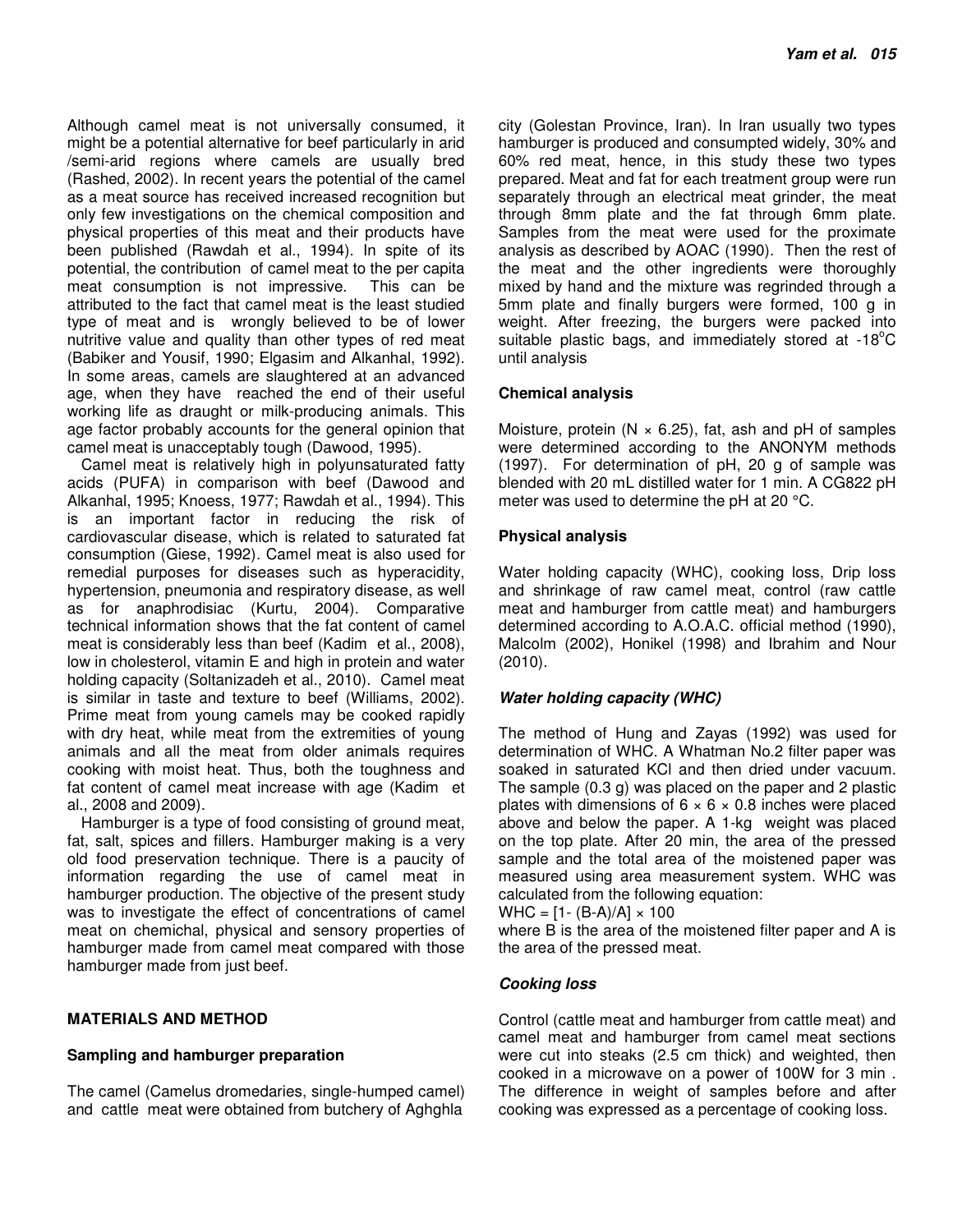## **Dripping loss**

samples were cut from the frozen muscles and immediately weighed. The samples were placed within the container on the supporting mesh and sealed. After a storage period (usually 24hr) at chill temperatures (1 to 5 °C), samples were again weighed. Drip loss is expressed as a percentage of the initial weight.

#### **Shrinkage**

The same samples were used for shrinkage determination. The meat film area was traced with a ball pen before and after frying. The filter paper was allowed to dry and areas were measured. Shrinkage was expressed as a percentage of weight before cooking.

#### **Microbial Analysis**

Microbiological assay only carried out for hamburger samples. Colony forming units for total bacterial count were counted by plating on plate count agar medium and incubation at  $30^{\circ}$ C for 3-5 days (APHA, 1992). Enterobacteriaceae were counted on violet red bile glucose agar medium after incubation for 20–24 h at 37°C (Roberts et al, 1995). Staphylococcus aureus was counted using Baird–Parker medium after incubated at  $35^{\circ}$ C for 24–48 h (Oxoid, 1998). Also yeasts and mold count carried out on YGC medium and incubation at  $25^\circ$ C for 4-5 days (El-Ziney and Al-Turki, 2006).

#### **Color measurement**

Hunter color components lightness (L\*) redness (a\*) and yellowness (b\*) were recorded using Hunter Lab Tristimulus colorimeter model D25 m-2.

## **Sensory Evaluation**

The sensory evaluation was carried out for hamburger samples. hamburgers evaluated for their appearance, flavor, tenderness, texture and overall acceptability. The panel consisted of ten members from students and university staff and scores were obtained as described by Nikmaram et al (2011) by rating the above quality characteristics using the following rating scale: 5= Excellent, 4= Good, 3=fair, 2= Poor and 1= Very poor.

## **Statistical analysis**

Data were analyzed using SPSS version 10.05-computer program.

#### **RESULTS AND DISCUSSION**

Kadim et al (2008) found Arabian camel meat (longissimus thoracis) to have a mean pH of 5.89, with a range from 5.56 to 6.61. Rates of post-mortem glycolysis may be relatively slow in camel meat (Soltanizadeh et al, 2008). Low ultimate pH values been reported in some camel muscles (Gheisari et al, 2009) and in fermented products (El Malti and Amarouch, 2009). pH of camel and cattle meat were 5.29 and 5.44 that were higher than those reported by Ibrahim and Nour (2010) and approximately equal with those reported by Shariatmadari and Kadivar (2006), difference in pH highly related to animal conditions before slaughtering and supply the carbohydrates. The slight increase in pH values of the hamburger with an increase the level of camel meat in this study may be due to pre-slaughter stress of camel as previously reported by Babiker and Tibin (1986) and Babiker and Yousif (1990). Results showed in Table 1.

Several studies have been published concerning the physical characteristics, chemical composition, sensory properties and nutritive values of Najdi camel meat (Dawood, 1995; Dawood and Alkanhal, 1995; EL-Faer et al, 1991; Elgasim and Alkanhal, 1992; Elgasim and Elhag, 1992). In this study, increasing the level of camel meat resulted in a increase in moisture, cooking loss, drip loss and water holding capacity that only cooking loss was significant (p>0.05) while fat, acidity and protein decreased and only acidity was significant (p>0.05). increasing the cooking loss about camel meat and hamburger from came meat in this study was against to those reported by Soltanizadeh et al (Soltanizadeh et al, 2010) and Ibrahim and Nour (2010), but results of water holding capacity, fat, protin, moisture and pH was agree with results of Soltanizadeh et al (2010) and Ibrahim and Nour (2010). Shrinkage were not affected by adding different level of camel meat. Fat, protein, drip loss, cooking loss, water holding capacity and shrinkage of hamburger from cattle meat (control) also increased, but increase the fat, drip loss and shrinkage were not significant (p<0.05).

According to Babiker and Tibin (1986) and Babiker and Yousif (1990) increasing the level of camel in burger recipes resulted in an increase in moisture % and a decrease in fat %. This could be attributed to the fact that camel meat had high moisture and low fat content. Results of current study also agreed with those reported by FAO (1991). The improvement in the water holding capacity could be due to the fact that camel meat had superior water content compared with beef which had been reflected on the reduction of cooking loss and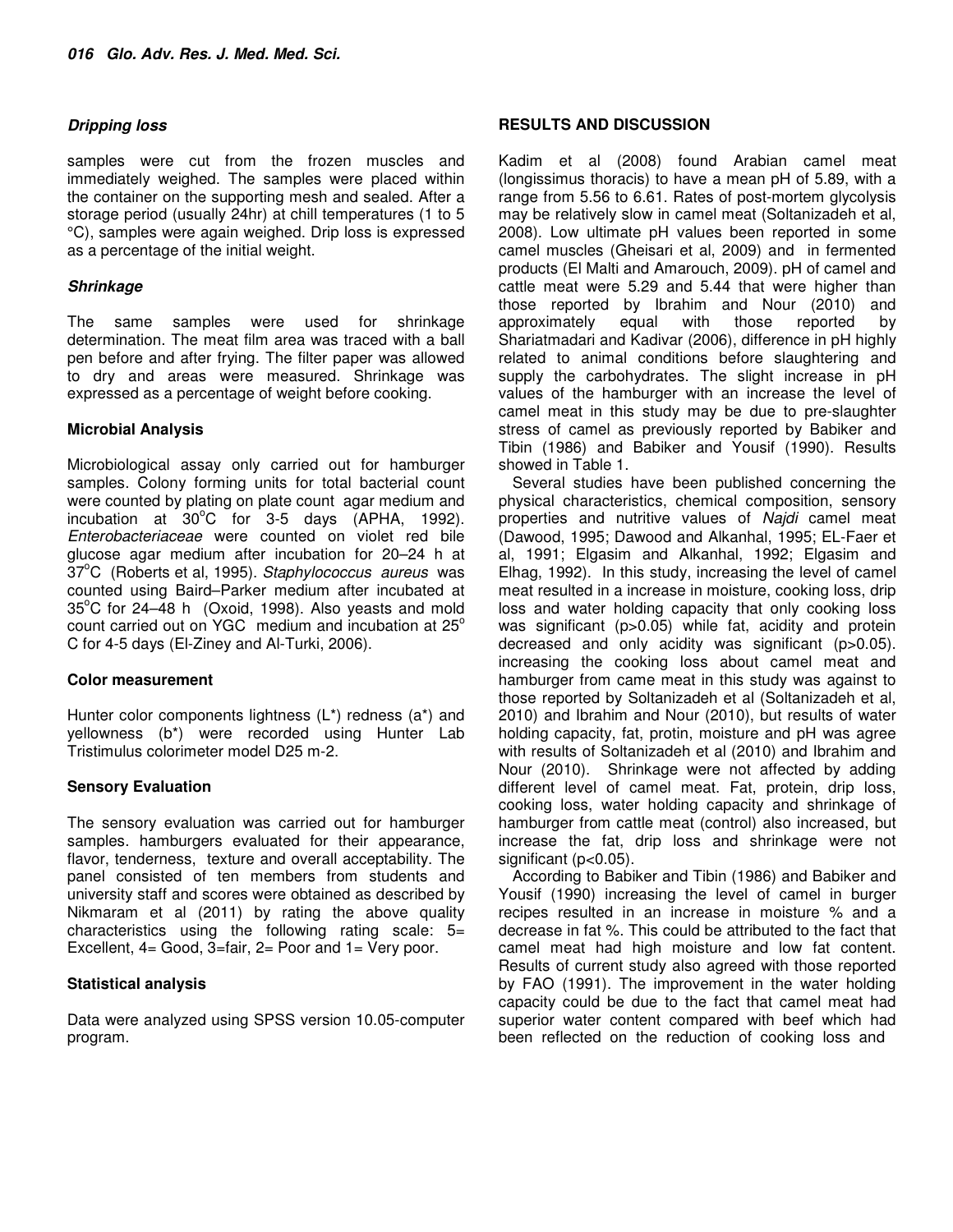| <b>Chemical and</b><br>physical parameters | Raw<br>cattle<br>meat | Raw<br>camel<br>meat | Hamburger<br>contains 30%<br>cattle meat | Hamburger<br>contains 60%<br>cattle meat | <b>Hamburger</b><br>contains 30%<br>camel meat | Hamburger<br>contains 60%<br>camel meat |
|--------------------------------------------|-----------------------|----------------------|------------------------------------------|------------------------------------------|------------------------------------------------|-----------------------------------------|
| pH                                         | $5.44^c$              | 5.29 <sup>c</sup>    | 6.21 <sup>a</sup>                        | $6.34^{a}$                               | 6 <sup>b</sup>                                 | 6.23 <sup>a</sup>                       |
| Moisture (%)                               | 63.46 <sup>b</sup>    | $65.50^{b}$          | $59.32^c$                                | $61.67^{bc}$                             | $64^b$                                         | 78.8 <sup>a</sup>                       |
| Acidity                                    | 11.80 <sup>c</sup>    | $13.50^\circ$        | $27.6^{b}$                               | $26.34^{b}$                              | $31.4^a$                                       | 26.9 <sup>b</sup>                       |
| Ash $(%)$                                  | 0.79 <sup>c</sup>     | $0.75^{\circ}$       | $1.31^{b}$                               | $1.22^{b}$                               | $2.10^{a}$                                     | 2.22 <sup>a</sup>                       |
| Fat $(\%)$                                 | 7.46 <sup>a</sup>     | 6.30 <sup>a</sup>    | $4.78^{b}$                               | $5.13^{b}$                               | 2.50 <sup>c</sup>                              | $2.20^{\circ}$                          |
| Protein (%)                                | $24.72^a$             | $22.34^{b}$          | $22.68^{b}$                              | $23.11^{ab}$                             | 21.3 <sup>c</sup>                              | $21.1^{\circ}$                          |
| Drip loss                                  | $19.75^{\text{a}}$    | $19.30^{a}$          | $2.45^{b}$                               | $3.11^{b}$                               | 1.40 <sup>c</sup>                              | 1.60 <sup>c</sup>                       |
| Cooking loss                               | $32^a$                | $28.17^{b}$          | $30.21^{ab}$                             | $31.42^a$                                | $26.4^{\circ}$                                 | $31.46^a$                               |
| Shrinkage                                  | $20.27^{\text{a}}$    | $19.48^{a}$          | $6.34^{b}$                               | $7.53^{b}$                               | $2.25^{\circ}$                                 | $2.25^{\circ}$                          |
| Water holding capacity                     | 0.50 <sup>c</sup>     | $0.83^{b}$           | $0.67$ <sup>bc</sup>                     | $0.71^{b}$                               | 1.07 <sup>a</sup>                              | 1.20 <sup>a</sup>                       |

**Table 1.** Chemical and physical parameters of raw cattle and camel meat and different hamburgers prepared from cattle and camel meat

**Table 2.** Microbial counts for cattle and camel meat hamburgers.

| <b>Microbial count</b><br>(Cfu/ml) | Hamburger contains<br>30% cattle meat | <b>Hamburger contains</b><br>60% cattle meat | <b>Hamburger contains</b><br>30% camel meat | Hamburger contains<br>60% camel meat |
|------------------------------------|---------------------------------------|----------------------------------------------|---------------------------------------------|--------------------------------------|
| Total count                        | $54\times10^{4}$ b                    | $31 \times 10^{4}$ c                         | $68 \times 10^{4}$ <sup>a</sup>             | $55 \times 10^{4}$                   |
| Enterobacteriaceae                 | $1 \times 10^{1a}$                    | $0.4 \times 10^{1}$                          | $1.1 \times 10^{1}$ <sup>a</sup>            | $0.9 \times 10^{1}$ <sup>a</sup>     |
| Staphylococcus aureus              | $5.7 \times 10^{1 b}$                 | $2.5 \times 10^{1}$ c                        | $9.2 \times 10^{1}$ <sup>a</sup>            | $3.2 \times 10^{1}$ c                |
| Yeasts and mold                    | $25 \times 10^{3 b}$                  | $21 \times 10^{3}$ c                         | $32\times10^{3}$ <sup>a</sup>               | $30 \times 10^{3}$ <sup>a</sup>      |

**Table 3.** Effect of different level of cattle and camel meat on hamburgers sensory properties

| <b>Parameter</b>  | Level of camel and cattle meat in hamburger formulation |                  |                |                  |  |  |  |
|-------------------|---------------------------------------------------------|------------------|----------------|------------------|--|--|--|
|                   | 30% cattle meat                                         | 60% cattle meat  | 30% camel meat | 60% camel meat   |  |  |  |
| Appearance        | $4.1^\circ$                                             | $4.3^{b}$        | $4.35^{b}$     | 4.7 <sup>a</sup> |  |  |  |
| Flavor            | 4.56 <sup>c</sup>                                       | $4.7^{b}$        | $4.65^{bc}$    | $5^{\text{a}}$   |  |  |  |
| <b>Tenderness</b> | $4.3^\circ$                                             | $4.7^{b}$        | 4.57 $^{b}$    | $5^{\text{a}}$   |  |  |  |
| Texture           | $4.1^\circ$                                             | $4.7^{a}$        | $4.4^{b}$      | 4.8 <sup>a</sup> |  |  |  |
| O.Acceptability   | 4.17 <sup>c</sup>                                       | 4.8 <sup>a</sup> | 4.43 $^{b}$    | 4.9 <sup>a</sup> |  |  |  |



**Figure 1.** Effect of level of camel and cattle meat on hamburgers color value. L- lightness, a- redness, b- yellowness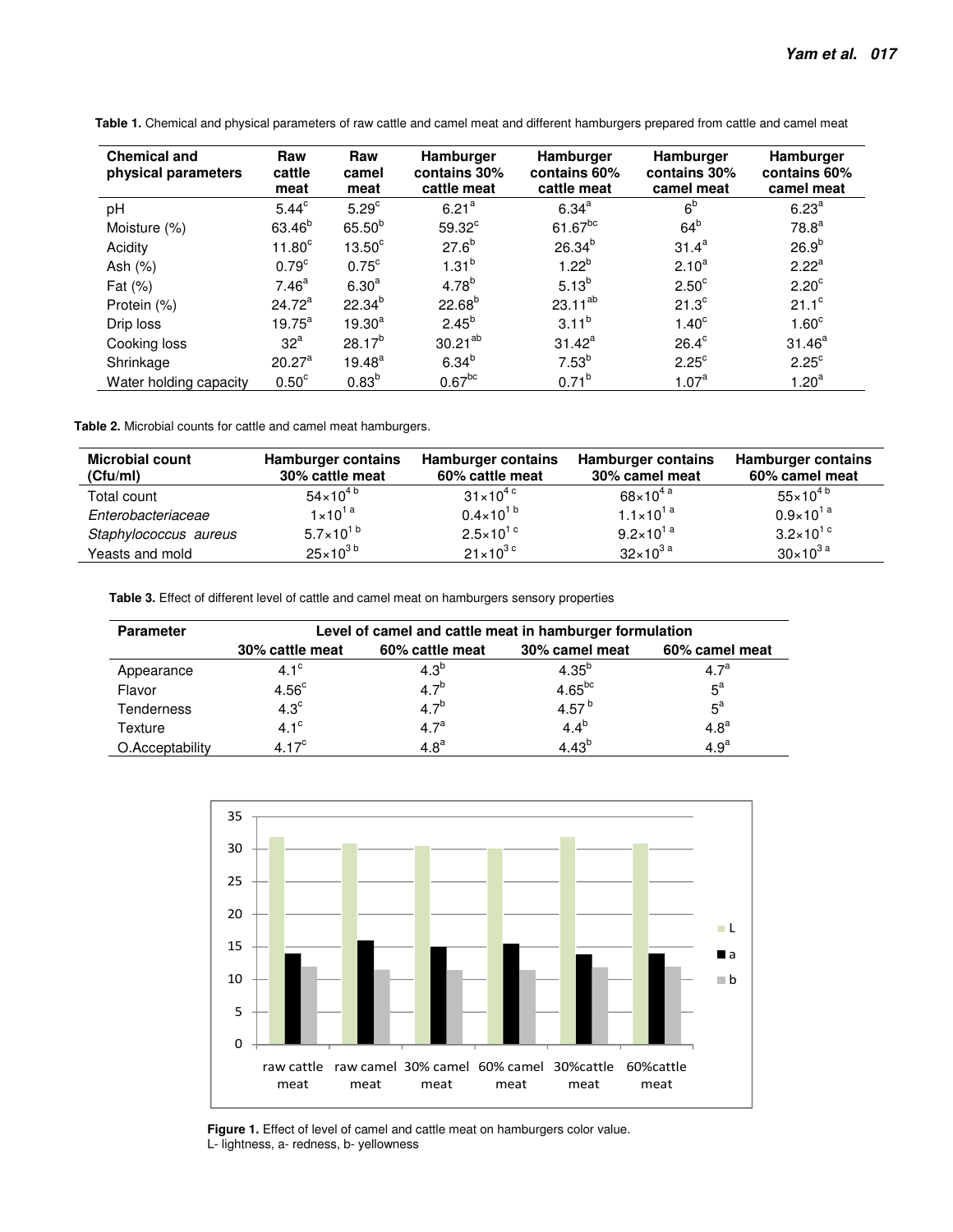shrinkage (Saliha, 2001).

Results of microbiological analysis showed that increasing the level of camel meat and cattle meat resulted in a decrease in Total count, Enterobacteriaceae count, Staphylococcus aureus and Yeasts and mold count in hamburgers, but the microbial counts were higher in camel meat hamburgers than cattle meat hamburgers (Table 2). High microbial count in samples probably is due to use the species, soya powder, flour and other dry ingredients in formulation. Whereas hamburger before serving be cooked, the hazard of remaining the pathogenic microorganisms is low.

However, there is evidence of a great demand for fresh camel meat and for camel meat in blended meat products even in societies not herding camels (Pérez et al, 2000). There is also reluctance towards consuming camel meat in general as it is thought to be tough in texture and imparts poor organoleptic characteristics, coarse and watery. This is mainly because camel meat usually comes from old animals that have served other functions in their life or predominantly at the time their labour performance and milk yield declines (Wilson, 1998).

Sensory properties of hamburgers from camel and cattle meat showed that generally hamburger prepared from camel meat gained higher scores in compared with hamburger from cattle meat (Table 3). Hamburger prepared from 60% camel meat and cattle meat did not show significant difference (p<0.05) in texture that verified meat from camels is comparable in taste and texture to beef (Kurtu, 2004; Williams, 2002) (table 3), also this is agree with those reported by Kadim et al (2008). Overall acceptability of hamburger contain 60% camel and cattle meat were similar and had not significant difference (p<0.05) which is supported by Babiker and Tibin (1986) who reported that, flavor of sausage prepared of camel meat and beef with two fat levels (10 and 15%) were accepted by panelists. Tenderness of hamburger prepared from 60% camel meat significantly (p>0.05) higher than hamburger from cattle meat which probably due to higher misture and water holding capacity of camel meat (Soltanizadeh et al, 2010).

 Lightness (L\*), redness (a\*) and yellowness (b\*) values were not affected by adding different levels of camel meat (Figure 1). The increase in color values could be attributed to the difference in color between beef and camel meat. This result was indicated by Al-Qadi (2007) who pointed that camel meat sustains its redness for up to five days of storage.

#### **CONCLUSION**

It was concluded that the pH, drip loss, cooking loss and water holding capacity of the camel meat hamburger increased with increasing the level of camel meat, but fat and protein content decreased and Shrinkage were not affected. Also this study has shown that redness of raw camel meat higher than raw cattle meat and this reflected in hamburger prepared from camel meat. Based on the results of overall acceptability, it can be concluded that camel meat can be used in the production of hamburgers. Production of this sausage may also be considered economic since it has higher water-holding capacity. It also may have an edge for consumers as well as meat products producers over beef due to its lower price.

#### **REFERENCES**

- Al-Qadi (2007). The Daily Star Egypt. Fifth Business Roundtable with the Government of Egypt: Turning Egypt into priority market for international business, Cairo.
- Anonymous AOCS. (1997). Official methods and recommended practices.5th ed. Commercial fats and oils. Washington, DC.
- AOAC (1990). Official Methods of Analysis of the Association Chemists, W. Howrtez (ed.) 15th edn.
- APHA (1992). Compendium of Methods for the Microbiological Examination of Foods"; (2nd ed.), American Public Health Association , Washington D.C.
- Babiker SA, Tibin IM (1986). Comparative study of camel meat and beef. Camel research unit, University of Khartoum – Sudan. pp. 73- 77.
- Babiker SA, Yousif OKH (1990). Chemical composition and quality of camel meat. Meat Sci. 27: 283-287.
- Dawood A, Alkanhal MA (1995). Nutrientcomposition of Najidi-Camel Meat. Meat Sci. 39: 71-78.
- Dawood AA (1995). Physical and sensory characteristics of Najdi camel meat". Meat Science. 39: 59-69.
- El Malti J, Amarouch H (2009). Microbiological and physicochemical characterization of the natural fermented camel meat sausage. Afr. J . Biotechnol. 8: 4199-4206.
- EL-Faer MZ, Rawdath TN, Attar KM, Dawson MV (1991). Mineral and proximate composition of the meat of the one-humped camel. Inter. Camel. J. 42: 139-143.
- Elgasim EA, Alkanhal MA (1992). Proximate composition, aminoacids and inorganic mineralcontent of Arabian camel meat. Food Chem.  $45:1 - 4$ .
- Elgasim EA, Elhag GA (1992). Carcass characteristics of the Arabian camel". Camel News Letter. 9: 20-24.
- El-Ziney MG, Al-Turki AI (2006). Microbiological Quality and Safety Assassment of Camel Milk (Camelus dromedarius) in Quassim Region (Saudi Arabia). Proc. International Scientific Conference on Camels, Riyadh, Saudi Arabia. pp. 2146-2159. 2006.
- FAO (1991). Guideline for slaughtering, meat cutting and further processing. Animal production and health paper.Meat as raw material – non meat ingredient and basic techniques in further processing of meat. 91(48) Rome Italy.
- Gheisari HR, Aminlari M, Shekarforoush SSH (2009). A comparative study of the biochemical and functional properties of camel and cattle meat during frozen storage. Veterinarski Arhiv 79 (1): 51-68
- Giese J (1992). Developing low fat meat products. Food Technol. 46:100–108.
- Honikel KO (1998). Reference methods for the assessment of physical characteristics of meat. Meat Sci. 49: 447-457.
- Hung SC, Zayas JF (1992). Comparative study on corn germ and soy proteins utlization in comminuted meat products. J. Food Quality 15: 153-157.
- Ibrahim GA, Nour IA (2010). Physical and chemical properties of camel meat burgers, J. Camelid Sci. 3: 39-43.
- Jimenez-Colmenero F, Carballo J, Cofrades S (2001). Healthier meat and meat products:Their role as functional foods. Meat Sci. 59:5–13.